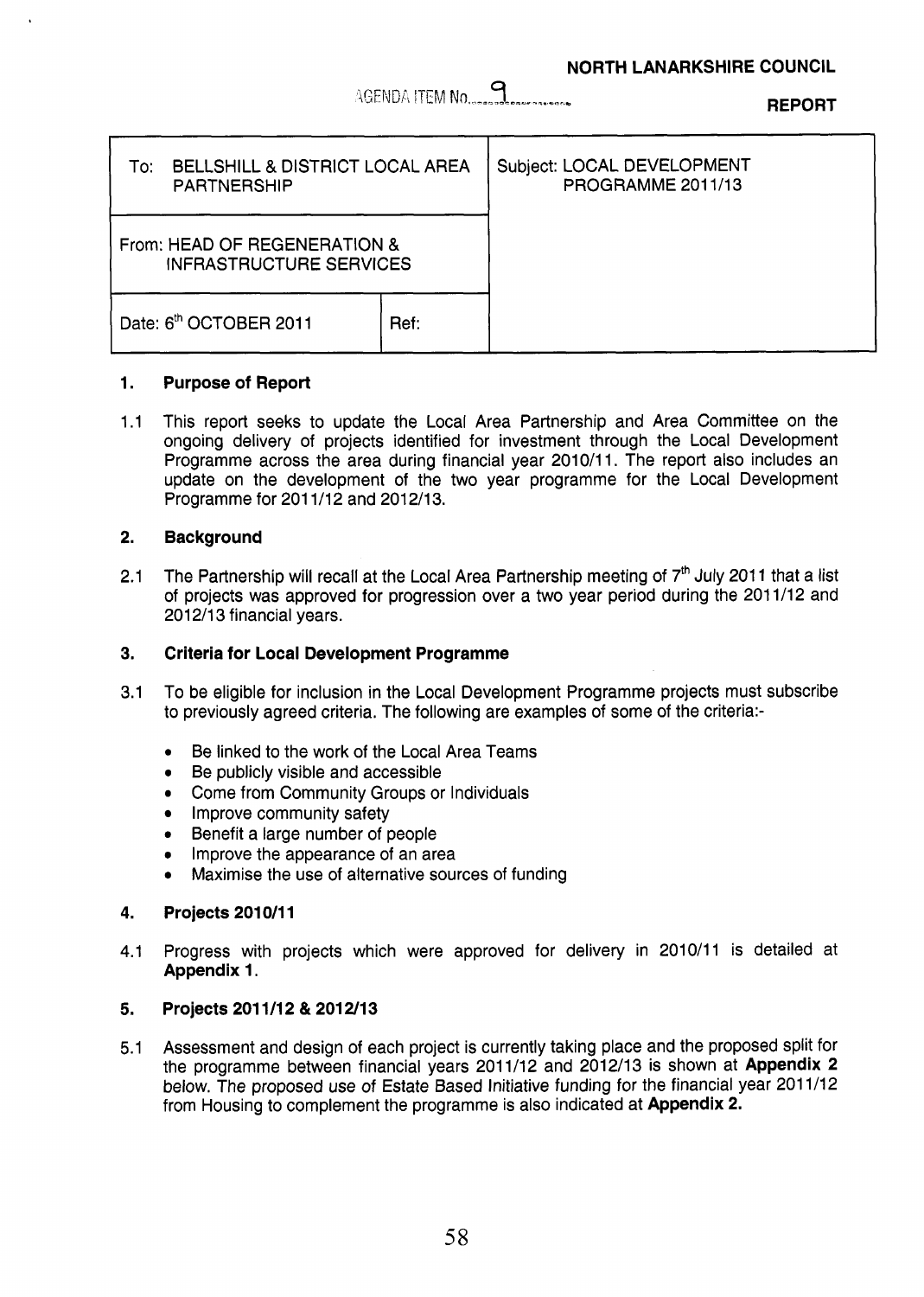The Partnership will note that the majority of the projects will be delivered internally by Grounds Maintenance, Play Services, Roads Design Teams and Development Projects Team within Planning (Environmental Services).

#### **6. Corporate Considerations**

6.1 The Local Development Programme highlights the Council's commitment to neighbourhood regeneration and the value of the Local Area Partnerships.

#### *7.*  **Recommendations**

- 7.1 It is recommended that the Local Area Partnership note and approve:
	- (i) progress in terms of projects for delivery in 2010/11 (Appendix 1)
	- (ii) progress with projects over the two year programme and the split between financial years 201 1/12 & 2012/13 (Appendix 2)
	- (iii) proposals to add Estate Based Initiative funding to LDP projects (Appendix 2)
	- (iv) that further progress on the current and proposed projects will be reported to future meetings of the LAP.

**Eric Hislop Head of Regeneration** & **Infrastructure Services** 

Local Government Access to Information Act: for further information about this report, please contact Matt Costello on (01698) 302707

6<sup>th</sup> OCTOBER 2011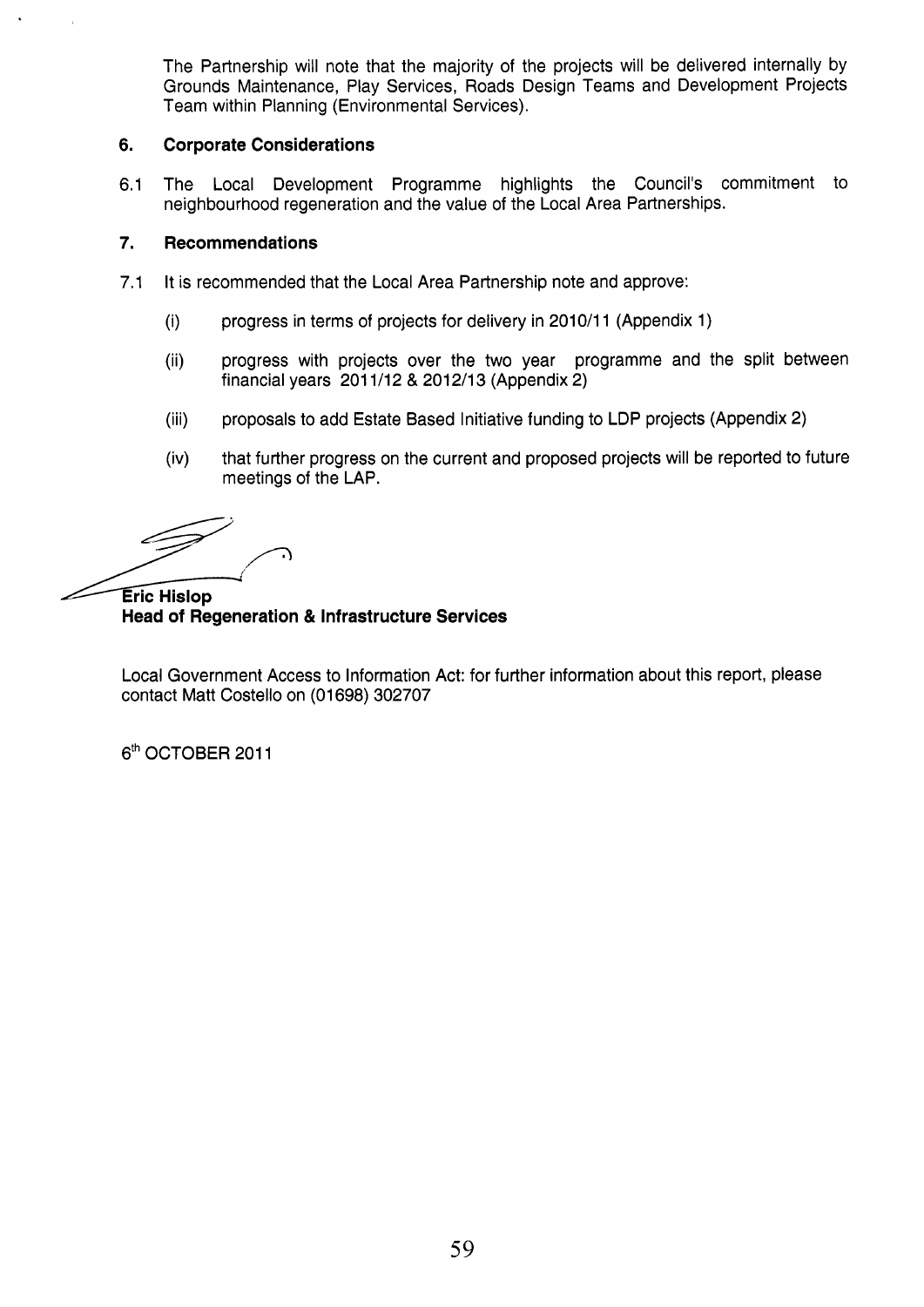## **Appendix 1**

## **Bellshill and District Local Development Programme 201011 1**

 $\label{eq:2} \mathcal{L}^{\frac{1}{2}}\left(\frac{1}{\sqrt{2}}\right) = \mathcal{L}^{\frac{1}{2}}\left(\frac{1}{\sqrt{2}}\right)$ 

| Site and Address   Project    | Ref No.  | Indicative<br>Cost | <b>Status</b>        |
|-------------------------------|----------|--------------------|----------------------|
| Cuckoo Way<br><b>Holytown</b> | 10/11B15 | £45.000            | <b>Work Complete</b> |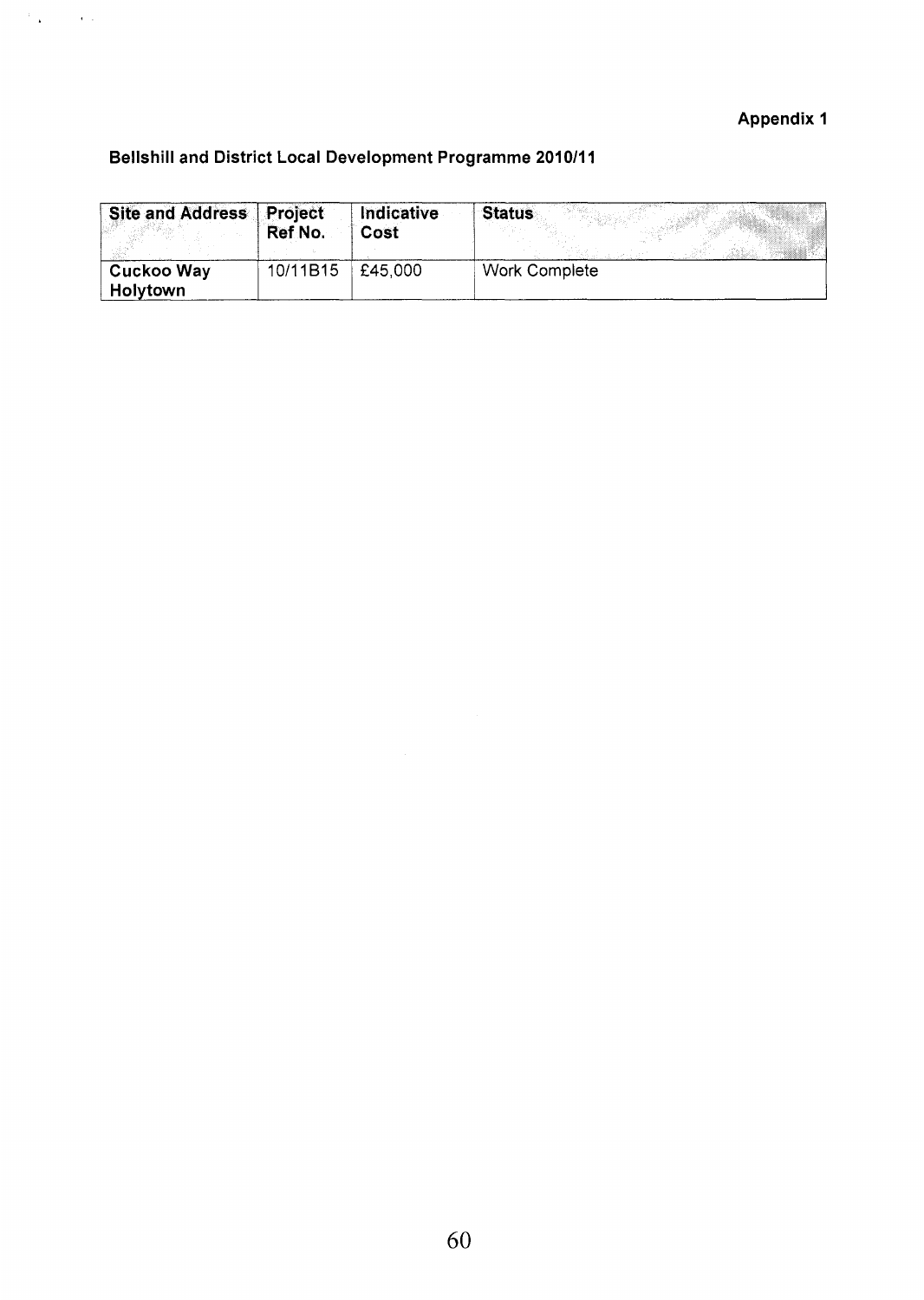Appendix **2** 

# Bellshill and District Local Development Programme **201 1112** - **<sup>2012113</sup>**

## LDP **2011112**

 $\Delta_{\rm 1000}$  and  $\delta_{\rm 100}$ 

| <b>Site and</b><br><b>Address</b>               | Project<br>Ref No. | Indicative<br>Cost | <b>Description</b>                                                                                                      | <b>Status</b>                           |
|-------------------------------------------------|--------------------|--------------------|-------------------------------------------------------------------------------------------------------------------------|-----------------------------------------|
| Viewpark<br>LilacCrescent,                      | 11/13B07           | £22,500            | Conversion of open<br>space to car parking<br>Project to be<br>enhanced by Estate<br><b>Based Initiative</b><br>funding | In Design                               |
| <b>Bellshill</b><br>Orbiston<br>Square          | 11/13B01           | £25,000            | Conversion of open<br>space to car parking<br>Project to be<br>enhanced by Estate<br><b>Based Initiative</b><br>funding | In Design                               |
| <b>Mossend</b><br>Calder Road                   | 11/13B03           | £30,000            | Environmental<br>Improvement                                                                                            | In Design                               |
| <b>Shirrel Burn</b>                             | 11/13B04           | £25,000            | Environmental<br>Improvement                                                                                            | In Design                               |
| <b>Bellshill</b><br>Community<br>Road 2         | 11/13B06           | £20,000            | Parking project                                                                                                         | In Design                               |
| <b>Mossend</b><br><b>Forest Drive</b><br>estate | 11/13B09           | £5,000             | <b>Fencing Works</b>                                                                                                    | Grant applied for by<br>community group |
| Viewpark<br><b>View Park</b><br>ווטוט           | 11/13B10           | £10,000            | Environmental<br>improvement                                                                                            | In Design                               |
| <b>Birkenshaw</b><br>Sports Barn                | 11/13B11           | £10,000            | Environmental<br>Improvement                                                                                            | In Design                               |
| <b>Total 11/12</b>                              |                    | £147,000           |                                                                                                                         |                                         |

### LDP **2012113**

| <b>Site and</b><br><b>Address</b>         | <b>Project</b><br>Ref No. | Indicative<br><b>Cost</b> | <b>Description</b>                     | <b>Status</b> |
|-------------------------------------------|---------------------------|---------------------------|----------------------------------------|---------------|
| Viewpark<br>Seventh<br>Avenue             | 11/13B02                  | £22,500                   | Conversion of open<br>space to parking | In Design     |
| <b>Bellshill</b><br>Community<br>Road 1   | 11/13B05                  | £20,000                   | Parking project                        | In Design     |
| <b>Bellshill</b><br>Caledonian<br>Avenue  | 11/13B08                  | £10.000                   | Environmental<br>Improvement           | In Design     |
| <b>Bellshill</b><br><b>Bellshill Road</b> | 11/13B013                 | £10,000                   | Environmental<br>Improvement           | In Design     |